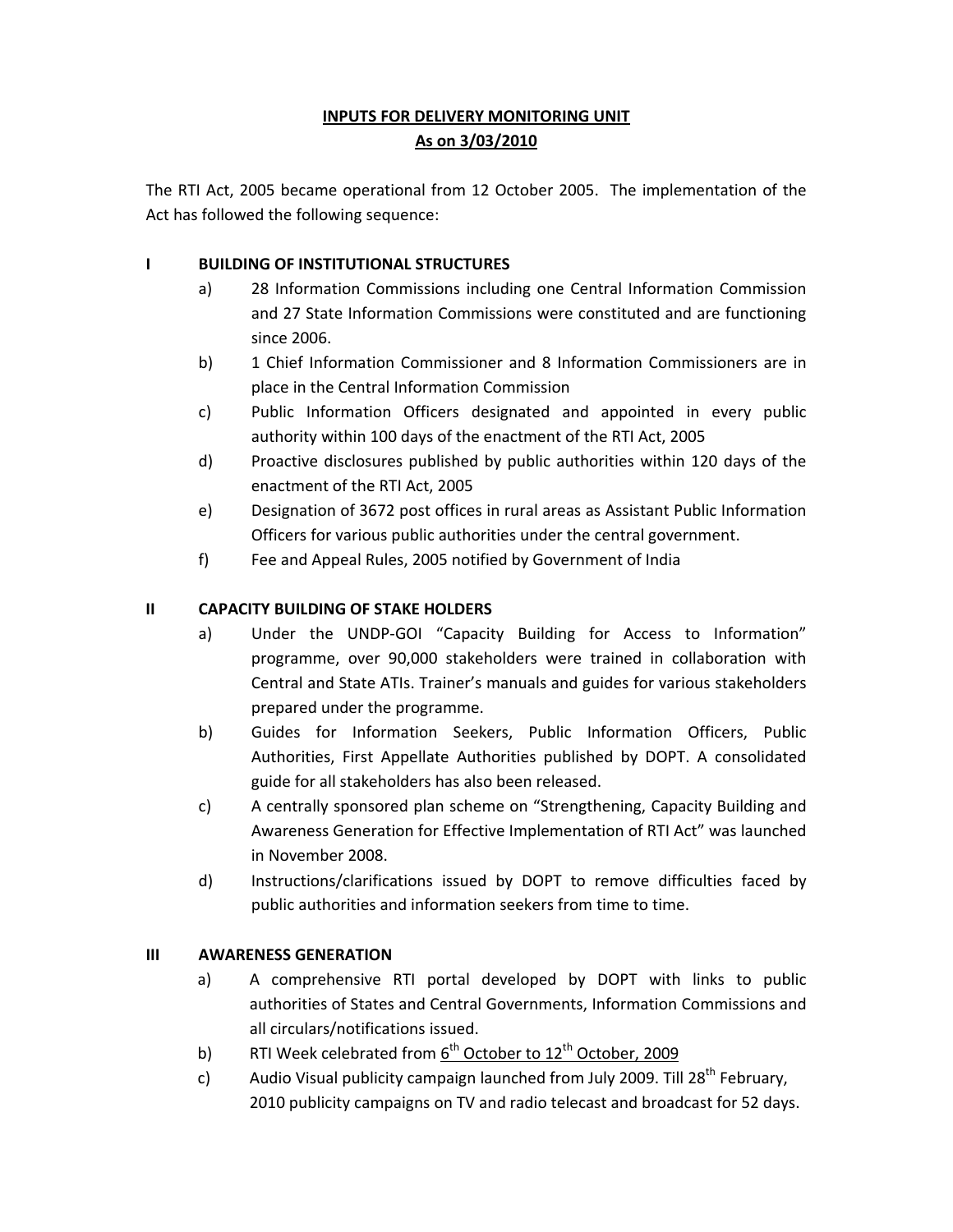- d) Posters on RTI displayed in 65000 rural post offices in 8 States.
- e) On line certificate course on RTI launched on  $07<sup>th</sup>$  September 2009. 3523 have been selected so far for 12 batches till 4/3/2010. 2846 applicants are still in the queue.
- f) Consultation on current issues on RTI organised on  $14<sup>th</sup>$  October 2009 at New Delhi for Chief Information Commissioners and Information Commissioners from Central and State Information Commissions. MOS (PP) inaugurated the consultation.
- g) A Consolidated Guide on RTI released for all stakeholders on  $14<sup>th</sup>$  October, 2009 by MOS (PP). Guides forwarded to all stakeholders.
- h) International Consultation on RTI organised under the UNDP-GOI programme on "Capacity Building for Access to Information" on 8-9<sup>th</sup> October 2009 at Bengaluru.
- i) 5 days training  $(16^{th}-20^{th}$  November, 2009) on Access to Information organised by ISTM at New Delhi for the South Asia Region in collaboration with Commonwealth Secretariat.

### **IV STAKEHOLDER ANALYSIS AND EVALUATION OF IMPLEMENTATION**

- a) A focused group discussion was held on  $03<sup>rd</sup>$  February 2009 under the Chairmanship of Dr. E.S. Nachchiappan with activists and private citizens.
- b) An independent study on understanding the key issues and constraints in implementing the RTI Act, 2005 completed. Recommendations are being considered.

#### **V LEGISLATIVE INTERVENTIONS**

- a) The Second Schedule relating to 'exempted organisations' to the RTI Act has been reviewed thrice. Further review is being considered.
- b) Disclosure of file notings allowed vide OM issued on 23<sup>rd</sup> June 2009.
- c) Rules for further disclosures under Section 4(1) (b) of the RTI Act, 2005 is under consideration.

....................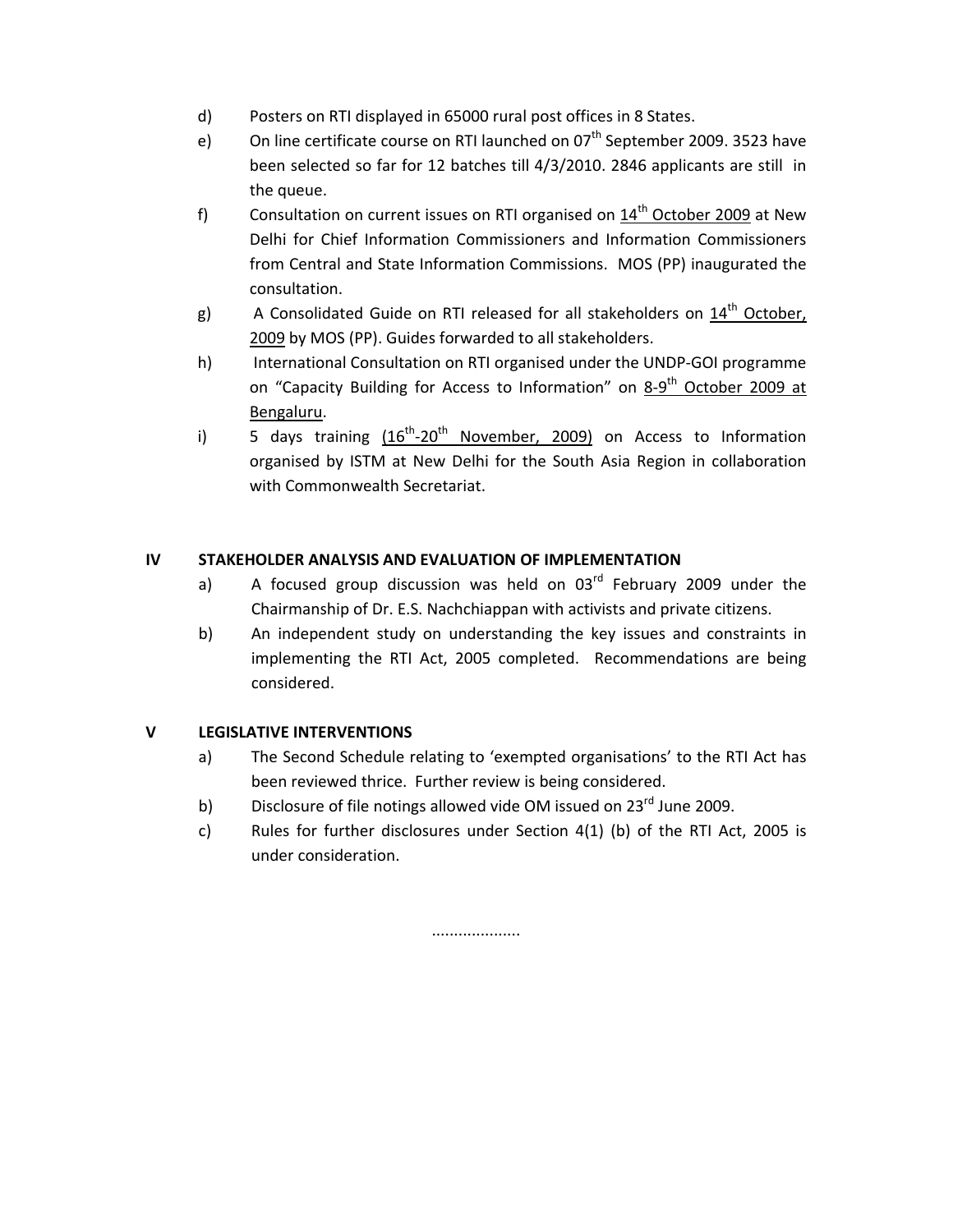# **Action taken since last report (As on 4/12/09 – 4/03/2010)**

- Scroll message on DD News both in Hindi and English. It is displayed every 5 minutes, 24 hours a day for 90 days commencing from January 6, 2010.
- Centre for Good Governance, Hyderabad has been taken on board as a knowledge partner and for setting up of a National Resource Centre.
- Tool-kit for audit of Proactive disclosure has been completed. ISTM has undertaken a study of 15 Departments of the Government of India. A study for policy level inputs for reinforcing and improving Proactive disclosures is underway.
- Posters displayed in 30,000 post offices from  $1<sup>st</sup>$  March, 2010.
- A concept paper has been prepared on the 'Amendment to the RTI Act' and has been put up to the MOS (PP). After approval by the Hon'ble Prime Minister the concept paper will be given wide publicity for consultation on contents.
- An SMS campaign on RTI has been carried out by Service Provider, Reliance. Other service Providers have also been requested through Secretary (Telecom) to carry the campaign, in Hindi and English.
- A presentation meeting on the conceptualisation of RTI LOGO was taken by MOS (PP) on  $11<sup>th</sup>$  February, 2010.
- Audio‐Visual campaigns have been run for 10 days each in January, 2010 and February, 2010 and on the DD NEWS and DD National during the live telecast of the Railway Budget, General Budget and the post budget discussions.